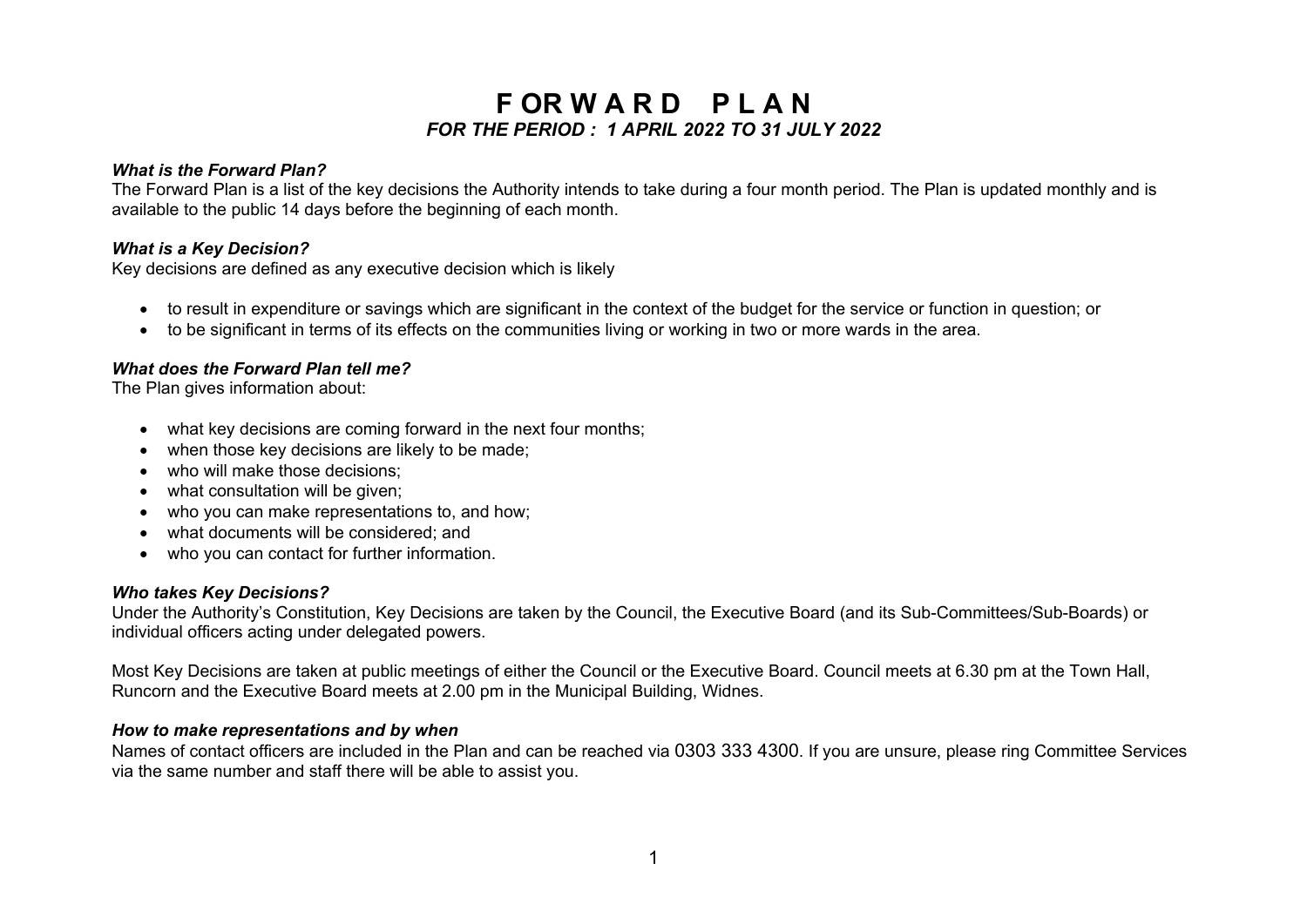# **FORWARD PLAN OF KEY DECISIONS FOR THE PERIOD 1 APRIL 2022 TO 31 JULY 2022**

| <b>MATTER TO BE DECIDED</b> | <b>DECISION MAKER AND DATE</b> |     |
|-----------------------------|--------------------------------|-----|
| N/A                         | N/A                            | N/A |